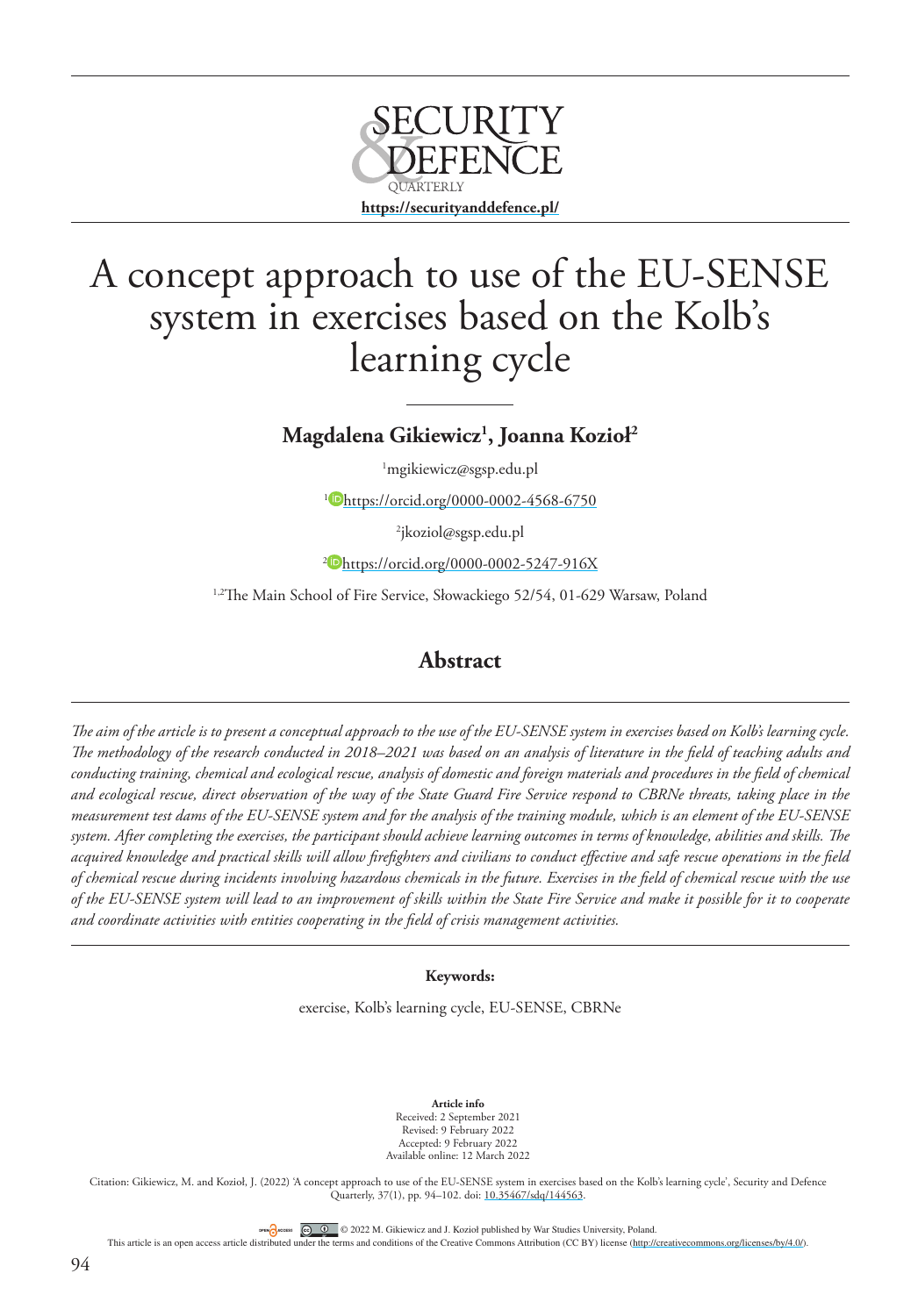# **Introduction**

In the face of contemporary threats to common safety, statistics of threats related to dangerous substances, educating human resources for the purposes of crisis management In the face of contemporary threats to common safety, statistics of threats related to danand civil protection is extremely important. In the literature, hazardous substances are understood as one or more substances or mixtures of substances which, due to their chemical, biological or radioactive properties can, if they are handled improperly, pose a threat to human life or health or the environment. A dangerous substance may be a raw material, a product, an intermediate, waste, and a substance created as a result of an accident [\(Environmental Protection Law 2001\)](#page-8-0). In addition, the provision of modern solutions for training purposes has been identified in the "ENCIRCLE catalogue of technologies," which indicates a shortage of simulation tools and systems targeted at adults who do not deal with CBRNe rescue on a daily basis [\(ENCIRCLE, 2017;](#page-8-1) European Commission, [2014;](#page-8-2) [Szklarski, Maik and Walczyk, 2020](#page-8-3)). This education should be based on the Kolb model because, as its originator claims, science is a process consisting in changing the previous experience under the influence of new experiences. It is based on the fact that the human mind is not a "blank card" and the learner has acquired knowledge, concepts and views much earlier, and the trainer's task is to relate to this potential and use it to the maximum [\(Zabłocki and Nowacka, 2015\)](#page-8-4).

### **EU-SENSE system**

The European Sensor System for CBRN Applications (EU-SENSE) is a project funded by the European Union's Horizon 2020 research and innovation programme under the grant agreement No. 787031. The project corresponds to needs addressed in the ENCIRLCE catalogue, including to the gap identified in the field of information management, command control and communications, as mentioned above, and the lack of suitable equipment for use with untrained individuals [\(ENCIRCLE, 2017\)](#page-8-1). The EU-SENSE system consists of [\(Cordis, 2021](#page-8-5); Gikiewicz *et al*., 2021):

- EU-SENSE Sensor Node a heterogeneous node, which incorporates various sensors and is able to communicate with the headquarters;
- The network of chemical sensors a network of EU-SENSE nodes, which was used for measurement data collection and during the final demonstration;
- Unified Data Model a standardised description of the sensors network which facilitates communication between the system components;
- Environmental Noise Learning Tool a software algorithm that uses machine learning to filter the environmental noise and, as a consequence, reduces false alarm rates;
- Source Location Estimation Tool a software component responsible for calculating chemical threat source location;
- Hazard Prediction Tool a tool based on contamination modelling that estimates the most probable future dispersion of the contaminant;
- Situational Awareness Tool the main access point to the system that collects the data from various components and integrates them into the situational view;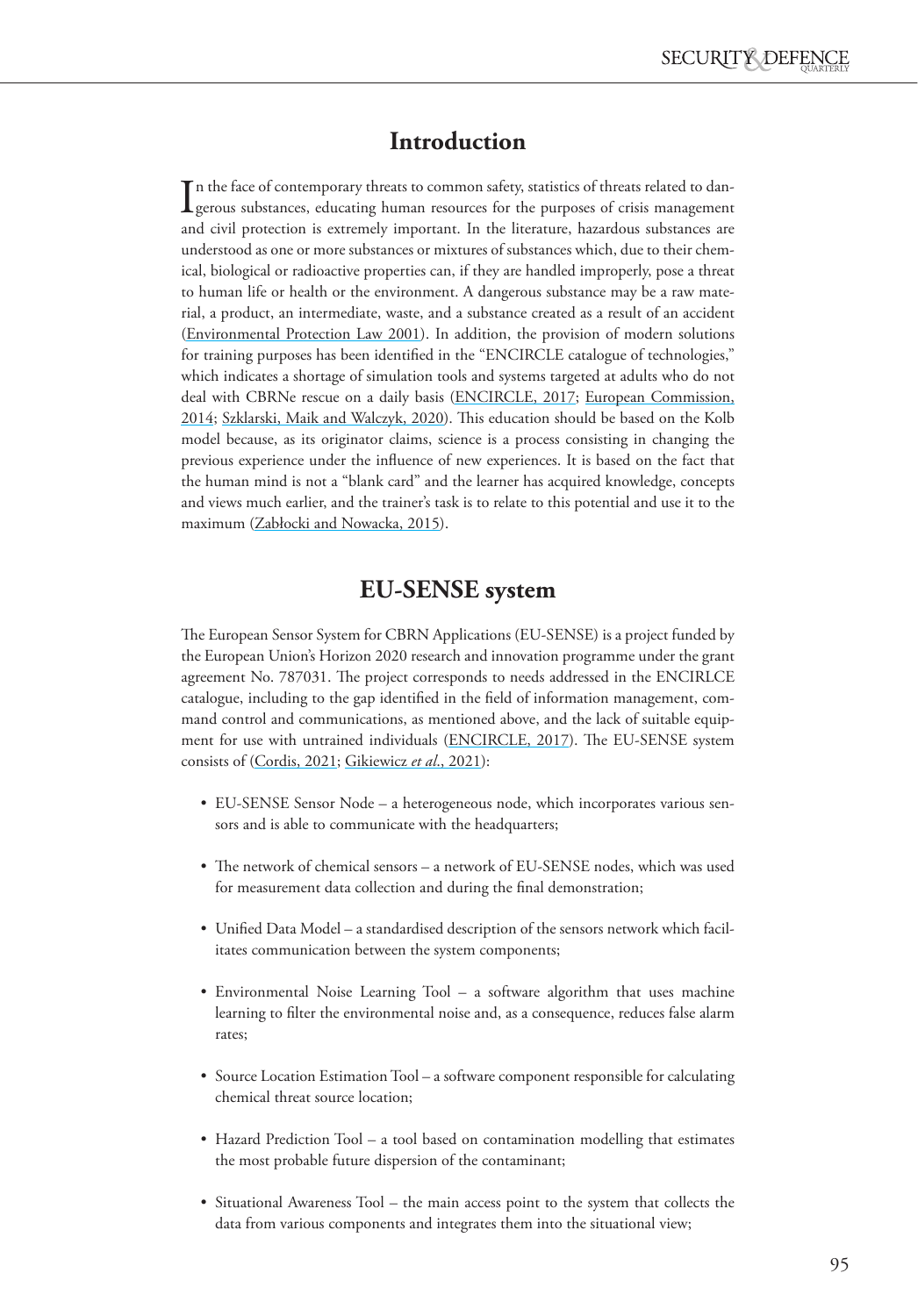• EU-SENSE training mode – the EU-SENSE system mode was created for training purposes. It uses the other components and artificial data in order to provide a realistic simulation environment.

The EU-SENSE training mode is a system tool created for training purposes. The enduser of the system trains in a previously prepared environment based on artificial data. The training mode fully corresponds to the operational version of the EU-SENSE system. The training mode gives end-users the opportunity to understand how sensors nodes work and how the nodes should be placed to obtain necessary information and then used during a hazardous chemical event (Dobrowolska-Opała *et al.*, 2019, p. 13).

### **Kolb's learning cycle**

The learning process resulting from Kolb's learning cycle takes place in four stages related to four abilities and activities such as concrete experience (feeling), reflective observation (observing), theorising, creating abstract hypotheses (thinking) and active experimenting (action). This process is often called Kolb's cycle, as shown in Figure 1.

Stage I – concerns specific experiences. The participants of the exercise are given examples of situations that they may have to deal with during the implementation of activities. The facilitator analyses the observations of those participating and leads them to new experiences. The main task of the trainer is to initiate certain, specific situations and to propose tasks, after which the participants will be able to draw conclusions and convince themselves of the effectiveness of the described activities.

Stage II – reflection – is a very important stage as it allows participants to share opinions and conclusions, as well as through reflection, to visualise the mechanisms that drive behaviour. The main task of the trainer is only to moderate the discussion and start new threads, because the participants should be able to draw conclusions on their own.

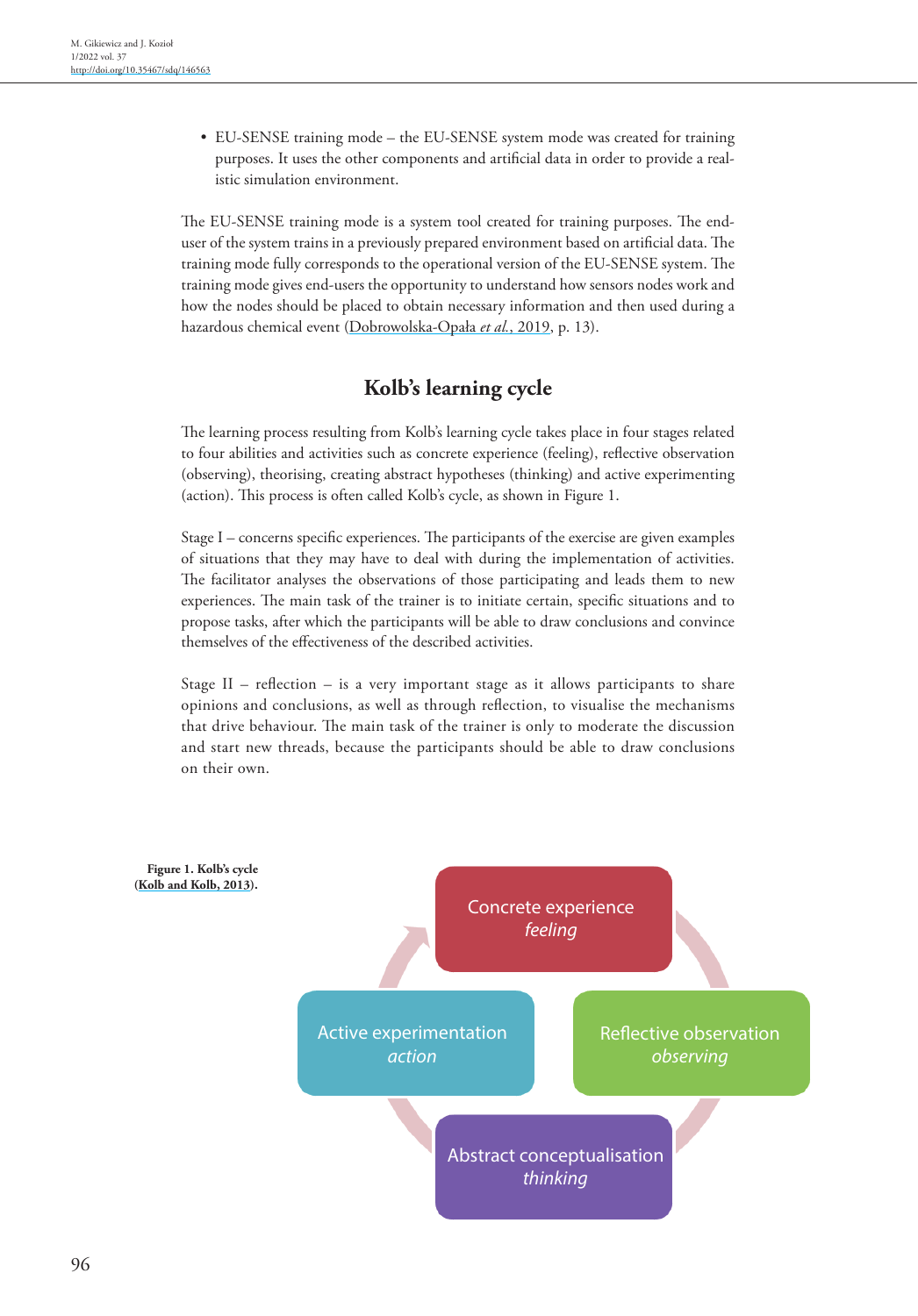Stage III – is to verify the conclusions drawn in the previous stages with the theory. This part of the cycle depends largely on the leader, although at this stage you can take advantage of the participants' activity. The lecturer sums up the group's conclusions and relates them to the theory.

Stage IV – is based on the application of new knowledge in practice under the supervision of the teacher, whose task is to introduce a correction. In this phase, it is possible to use exercises in which the participants analyse situations related to saving health and life. The essence of this stage is for the learners to consciously change their behaviour and experiment on the usefulness of theory in problem solving and decision making (Kolb and [Kolb, 2013;](#page-8-6) [Milton, 2010;](#page-8-7) [Williamson, 2017;](#page-8-8) [Zabłocki and Nowacka, 2015](#page-8-4)).

In order to maximise the effectiveness of the education process, it is necessary to choose the right teaching methods so that they take the right form. The choice of methods depends primarily on:

- learning objectives;
- group size;
- time;
- available help;
- skills and competences of the teacher;
- participants' preferences;
- the current level of attention and involvement of participants.

The choice of methods determines not only the form, but also the effectiveness of the entire education process. Education, according to Kolb's cycle, can be conducted with the use of many modern teaching methods.

### **Taxonomy of learning domains and KSA model**

Taking into account the aforementioned dependencies of the selection of methods, the objectives of education can be considered the basic determinant. When establishing them, the Taxonomy of Learning Domains (the so-called Bloom's taxonomy) and its further modifications, expressing three spheres of science, respectively: cognitive, affective and psychomotor, becomes extremely useful. Through these spheres, the following areas are identified: knowledge, abilities and skills that the participant should achieve – the so-called KSA Model ([Adams, 2015;](#page-7-0) [Badea, 2015](#page-7-1); [Hoque, 2016;](#page-8-9) [Jankowski, 2013](#page-8-10)). For each area, activities expressed in the form of verbs are matched, which are responsible for the observable behaviour of people participating in the training. For the cognitive sphere, these verbs should express: knowledge, understanding, use, analysis, synthesis, evaluation, or creation [\(Felder and Brent, 2004;](#page-8-11) [Hoque, 2016](#page-8-9)). For the specific sphere, they should correspond to the domains: receiving, responding, valuing, organisation, and characterisation. For the psychomotor sphere: perception, set, guided response, mechanism, complex overt response, adaptation, and origination ([Hoque, 2016](#page-8-9)). A list of selected actions in relation to the specified learning effect is shown in Table 1.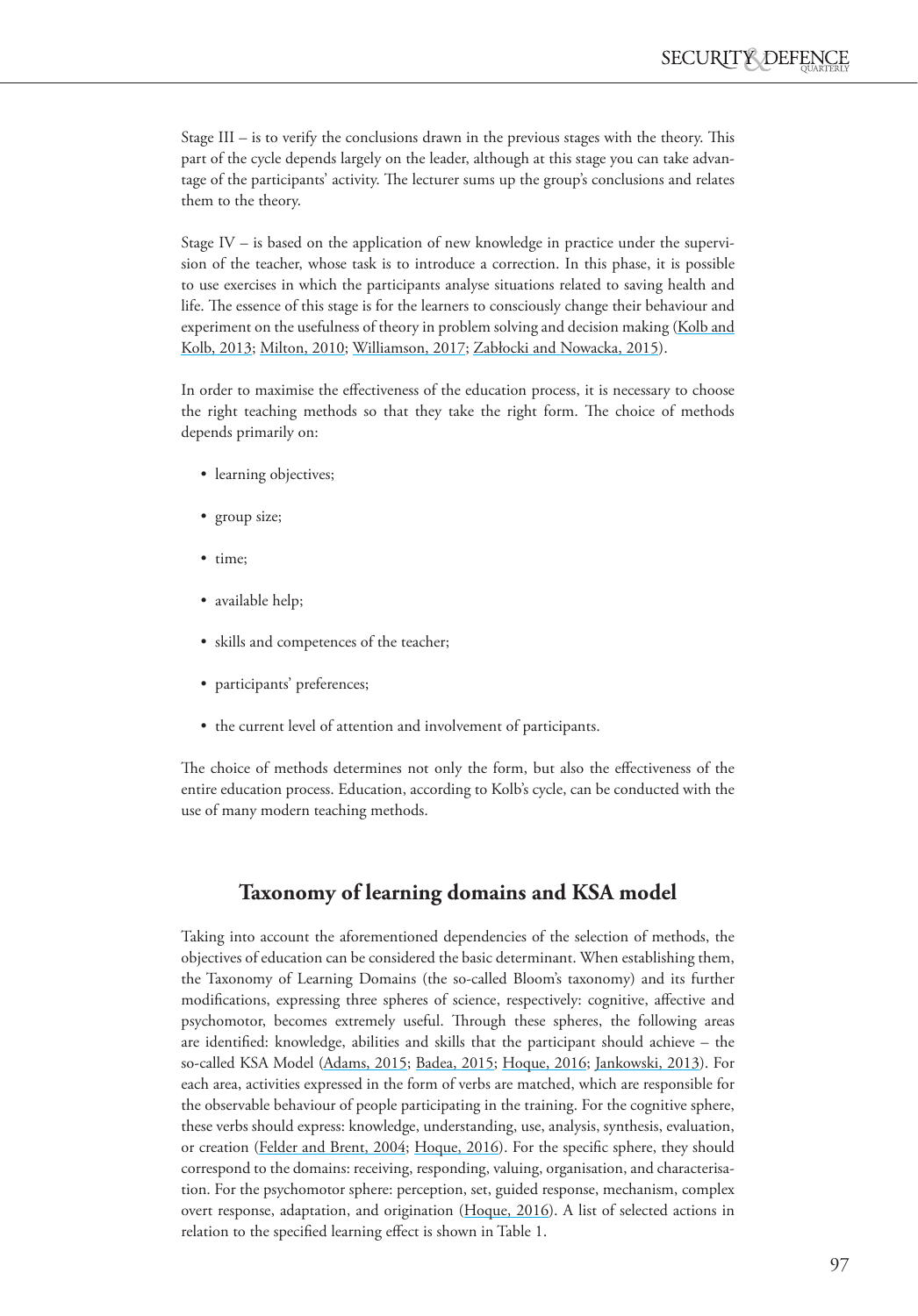#### **Table 1. List of actions regarding to specified learning effects (based on [Jankowski, 2013](#page-8-10)).**

| Learning<br>effect | <b>Types of actions</b>   | <b>Action</b>                                                                                                                           |
|--------------------|---------------------------|-----------------------------------------------------------------------------------------------------------------------------------------|
| Knowledge          | Remembering               | to list, to recognise, to repeat, to match, to state, to define                                                                         |
|                    | Understanding             | to characterise, to assort, to discuss, to identify, to classify, to report, to explain, to express                                     |
|                    | Applying                  | to interpret, to make use of, to operate, to show, to predict, to prepare, to construct, to<br>practice, to use, to implement, to apply |
|                    | Analysing                 | to analyse, to debate, to relate, to test, to attribute, to solve, to infer, to experiment, to<br>contrast                              |
|                    | Evaluating                | to determine, to conclude, to criticise, to estimate, to rate, to check, to justify, to cogitate                                        |
|                    | Creating                  | to formulate, to combine, to plan, to design, to elaborate, to propose, to collect, to<br>manage, to organise                           |
| <b>Abilities</b>   | Receiving                 | to accept, to select, to ask, to follow, to point to                                                                                    |
|                    | Responding                | to read, to practice, to discuss, to answer to respond to                                                                               |
|                    | Valuing                   | to participate, to demonstrate, to share, to support, to select, to propose                                                             |
|                    | Organisation              | to discuss, to identify, to relate, to organize. to compare, to prepare, to order, to<br>develop, to explain                            |
|                    | Characterisation          | to qualify, to undertake, to act, to require, to perform, to resolve, to revise, to influ-<br>ence, to propose, to modify               |
| Skills             | Perception                | to select, to adjust, to relate, to describe, to identify, to estimate, to detect                                                       |
|                    | Set                       | to be ready, to respond, to show, to state, to proceed, to react, to explain, to begin                                                  |
|                    | Guided response           | to perform, to mix, to follow, to respond, to reproduce, to react, to trace                                                             |
|                    | Mechanism                 | to build, to demonstrate, to manipulate, to measure, to display, to organise,                                                           |
|                    | Complex overt<br>response | to use                                                                                                                                  |
|                    | Adaptation                | to adapt, to revise, to modify, to use, to rearrange, to respond, to perform, to change                                                 |
|                    | Origination               | to arrange, to build, to initiate, to compose, to combine, to design, to make, to<br>develop, to create, to originate                   |

# **Methods**

The research is aimed at developing the concept of organising exercises with the use of the EU-SENSE system. The work was carried out in 2018–2021 at the Main School of the Fire Service and is part of the EU-SENSE project. The methodology of the research consisted of:

- 1. analysis of the literature in the field of teaching adults and conducting training, and in the field of chemical rescue;
- 2. analysis of materials and operating procedures in the field of chemical rescue available in the literature on the subject (domestic and foreign);
- 3. critical analysis of the currently functioning procedures of the National Fire and Rescue System (KSRG);
- 4. direct observation of how the State Fire Service manner responds to CBRNe threats taking place, as part of the EU-SENSE system measurement session, at the Training and Rescue Innovation Base of the Main School of Fire Service in Nowy Dwór Mazowiecki (August 2020, June 2021);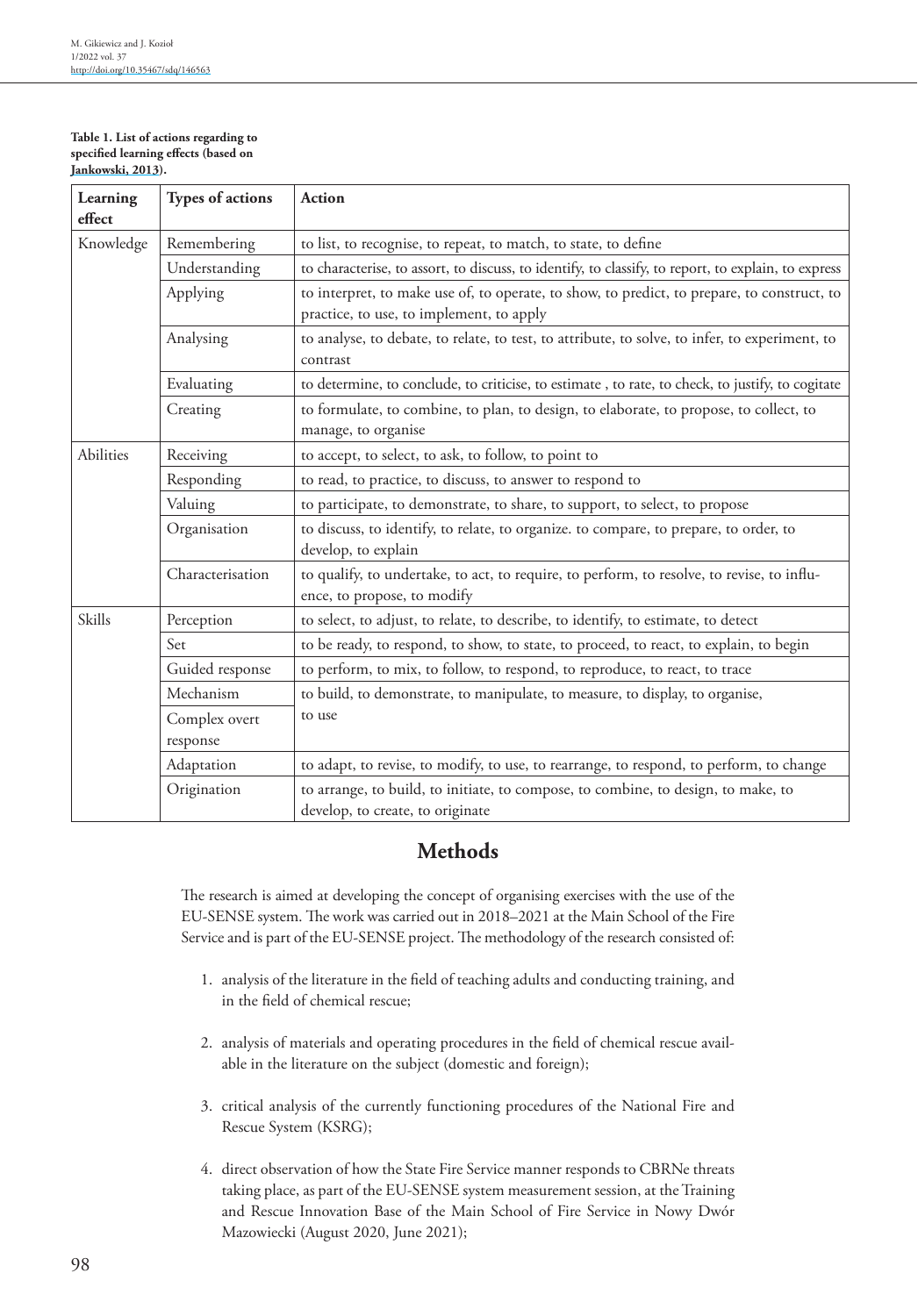5. analysis of the training mode, which is an element of the EU-SENSE system.

On the basis of the conducted research, a concept for using the EU-SENSE system for exercises in the field of preparation and responding to chemical hazards was developed.

# **Results and Discussion**

The aim of the exercises is to prepare firefighters and civilians who lack specialist knowledge about CBRNe threats and the systems dedicated to them to effectively and safely conduct rescue operations in the field of chemical rescue using the EU-SENSE system.

- After completing the exercises, a participant should achieve learning outcomes in terms of knowledge, abilities and skills.
- The distribution of learning outcomes in the cognitive, affective and psychomotor spheres, taking into account the individual stages of Kolb's cycle, is shown in Table 2.

**Table 2. Learning effects according to Kolb's learning cycle (based on Gikiewicz** *et al.,* **2021; [Jankowski,](#page-8-10)  [2013](#page-8-10)).**

In the future, the acquired knowledge and practical skills will allow firefighters and civilians to conduct effective and safe rescue operations in the field of chemical rescue during incidents involving hazardous chemicals. The tutors should adapt the teaching methods to the specified actions mentioned, depending on the participants (their age, advancement,

| <b>Topics</b>                                                                                             | <b>Learning</b> effects | <b>Types of actions</b> | Specified actions                                                                                                                                                                                                                                                                                                          |  |  |  |
|-----------------------------------------------------------------------------------------------------------|-------------------------|-------------------------|----------------------------------------------------------------------------------------------------------------------------------------------------------------------------------------------------------------------------------------------------------------------------------------------------------------------------|--|--|--|
| Experience                                                                                                |                         |                         |                                                                                                                                                                                                                                                                                                                            |  |  |  |
| Chemical hazards<br>1.<br>(e.g. CWAs, TIC)<br>2. Historical events<br>related to CBRNe                    | Cognitive               | Remembering             | To list chemical hazards and its types.<br>To recognise the possible consequences of chemical<br>releases.<br>To define crisis management stages.                                                                                                                                                                          |  |  |  |
| hazards (especially<br>chemical releases)<br>3. Crisis management<br>in the event of                      | Affective               | Receiving               | To follow crisis management procedures in of the<br>event of hazardous chemical release.<br>To show the required activities for each engaged entity<br>in the frames of crisis management.                                                                                                                                 |  |  |  |
| hazardous chemical<br>release                                                                             |                         | Responding              | To interpret the characteristics of the chemicals.<br>To discuss the possible consequences of chemical<br>release based on characteristics.<br>To respond to required activities in crisis management.                                                                                                                     |  |  |  |
|                                                                                                           | Psychomotor             | Perception              | To select the crisis management stage adequate for the<br>discussed case.<br>To describe the steps required for each crisis<br>management stage in the event of chemical release,<br>To identify the needs of crisis management units in<br>the event of chemical release.<br>To estimate the needs of different entities. |  |  |  |
| Observation                                                                                               |                         |                         |                                                                                                                                                                                                                                                                                                                            |  |  |  |
| 1. Organisation, rules<br>for conducting<br>chemical and ecolog-<br>ical rescue operations<br>in the KSRG | Cognitive               | Understanding           | To characterise the detection types.<br>To classify the consequences of hazardous chemical<br>release to acute exposure levels.<br>To explain the organisation and rules for conducting<br>chemical rescue operations.                                                                                                     |  |  |  |

(*continues*)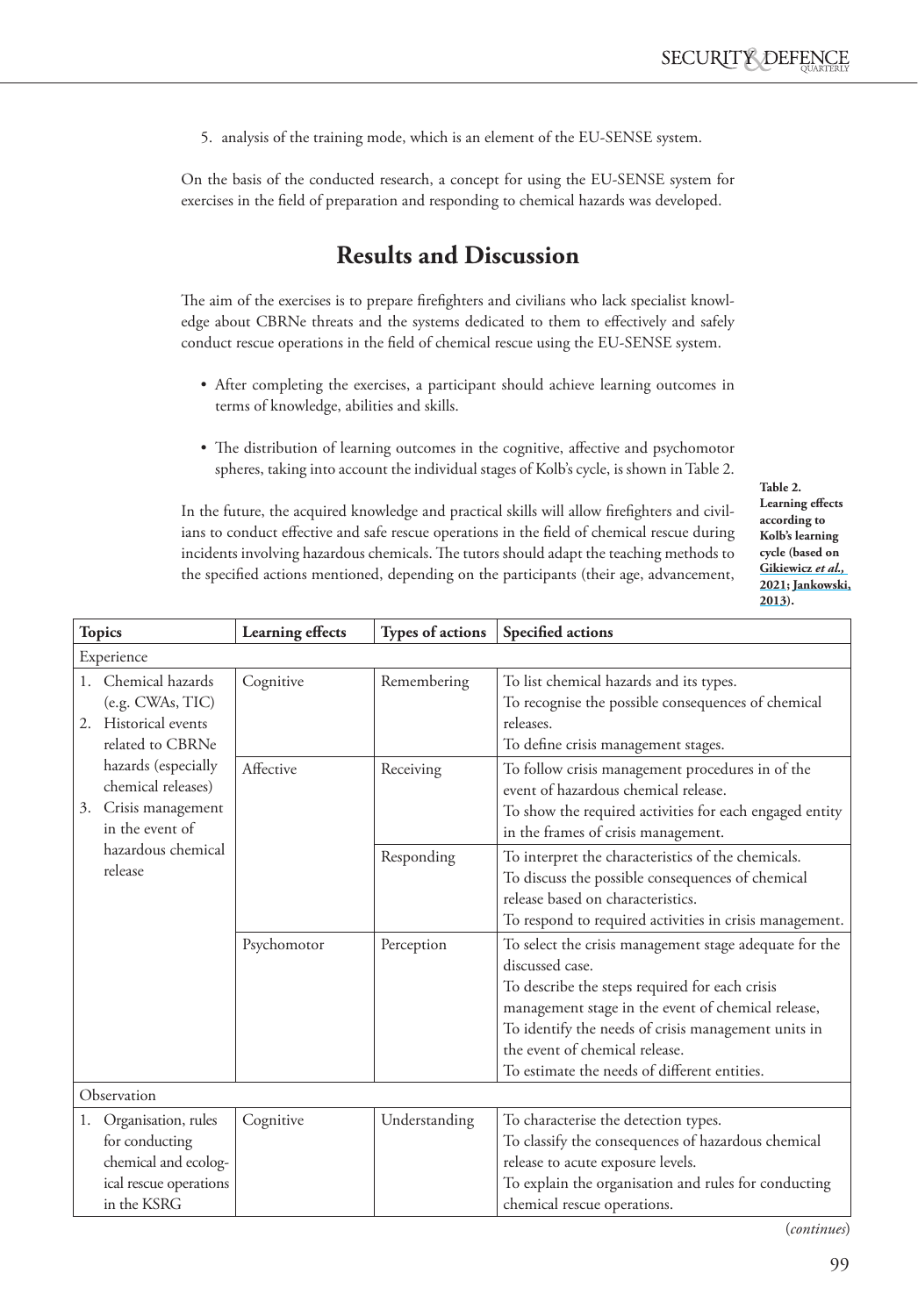#### **Table 2. Continued**

| <b>Topics</b>                                                                                                                    | Learning effects | <b>Types of actions</b>   | Specified actions                                                                                                                                                                                                                                                        |
|----------------------------------------------------------------------------------------------------------------------------------|------------------|---------------------------|--------------------------------------------------------------------------------------------------------------------------------------------------------------------------------------------------------------------------------------------------------------------------|
| 2. Acute exposure<br>guideline levels                                                                                            | Affective        | Valuing                   | To identify the steps taken during chemical rescue<br>operations.                                                                                                                                                                                                        |
| (AEGLs)<br>3. Types of detection                                                                                                 |                  |                           | To select the appropriate procedure for conducting<br>rescue operations.                                                                                                                                                                                                 |
|                                                                                                                                  | Psychomotor      | Set                       | To react to the organisational rules for conducting<br>chemical rescue operations.<br>To explain different types of detection and their uses.                                                                                                                            |
| Conceptualisation                                                                                                                |                  |                           |                                                                                                                                                                                                                                                                          |
| EU-SENSE System<br>1.<br>Source Location<br>2.<br><b>Estimation Tool</b><br>Hazard Prediction<br>3.<br>Tool<br>Situational<br>4. | Cognitive        | Applying                  | To make use of the EU-SENSE system in order to<br>simulate a hazardous chemical release situation.<br>To operate the Situational Awareness Tool.<br>To use simulation results in the rescue procedure.<br>To implement simulation results into the rescue<br>operations. |
| Awareness Tool                                                                                                                   |                  | Analysing                 | To test new scenarios under different situational<br>conditions.<br>To contrast simulation results with rescue organisation<br>procedures and requirements.                                                                                                              |
|                                                                                                                                  | Affective        | Organization              | To discuss different EU-SENSE system simulations<br>and results.<br>To explain usage of the EU-SENSE system in realistic<br>situations.<br>To compare rescue operation conditions with and<br>without the EU-SENSE system.                                               |
|                                                                                                                                  | Psychomotor      | Guided response           | To react to EU-SENSE system warnings.<br>To follow the rescue procedures based on EU-SENSE<br>system recognition.                                                                                                                                                        |
| Experimentation                                                                                                                  |                  |                           |                                                                                                                                                                                                                                                                          |
| 1. EU-SENSE<br><b>Training Mode</b><br><i>(simulation</i><br>sub-mode)                                                           | Cognitive        | Evaluating                | To conclude the training mode simulation results.<br>To determine the rescue operations based on simula-<br>tion results.<br>To estimate the areas under each AEGL.                                                                                                      |
| <b>EU-SENSE</b><br>2.<br>Training Mode (his-<br>torical sub-mode)                                                                |                  | Creating                  | To plan a new scenario for hazardous release<br>simulation.<br>To elaborate new simulation conditions for different<br>scenarios.<br>To propose use of the results to organise rescue<br>operations.                                                                     |
|                                                                                                                                  | Affective        | Characterisation          | To revise historical events.<br>To propose activities in the event of hazardous release.<br>To modify simulation conditions or rescue activities.                                                                                                                        |
|                                                                                                                                  | Psychomotor      | Mechanism                 | To build a new scenario in the training mode.<br>To use the simulation results for selecting adequate<br>rescue procedures in the analysed scenario.                                                                                                                     |
|                                                                                                                                  |                  | Complex overt<br>response | To manipulate the scenario independently.<br>To use the historical simulation results to inde-<br>pendently evaluate the simulation prepared.                                                                                                                            |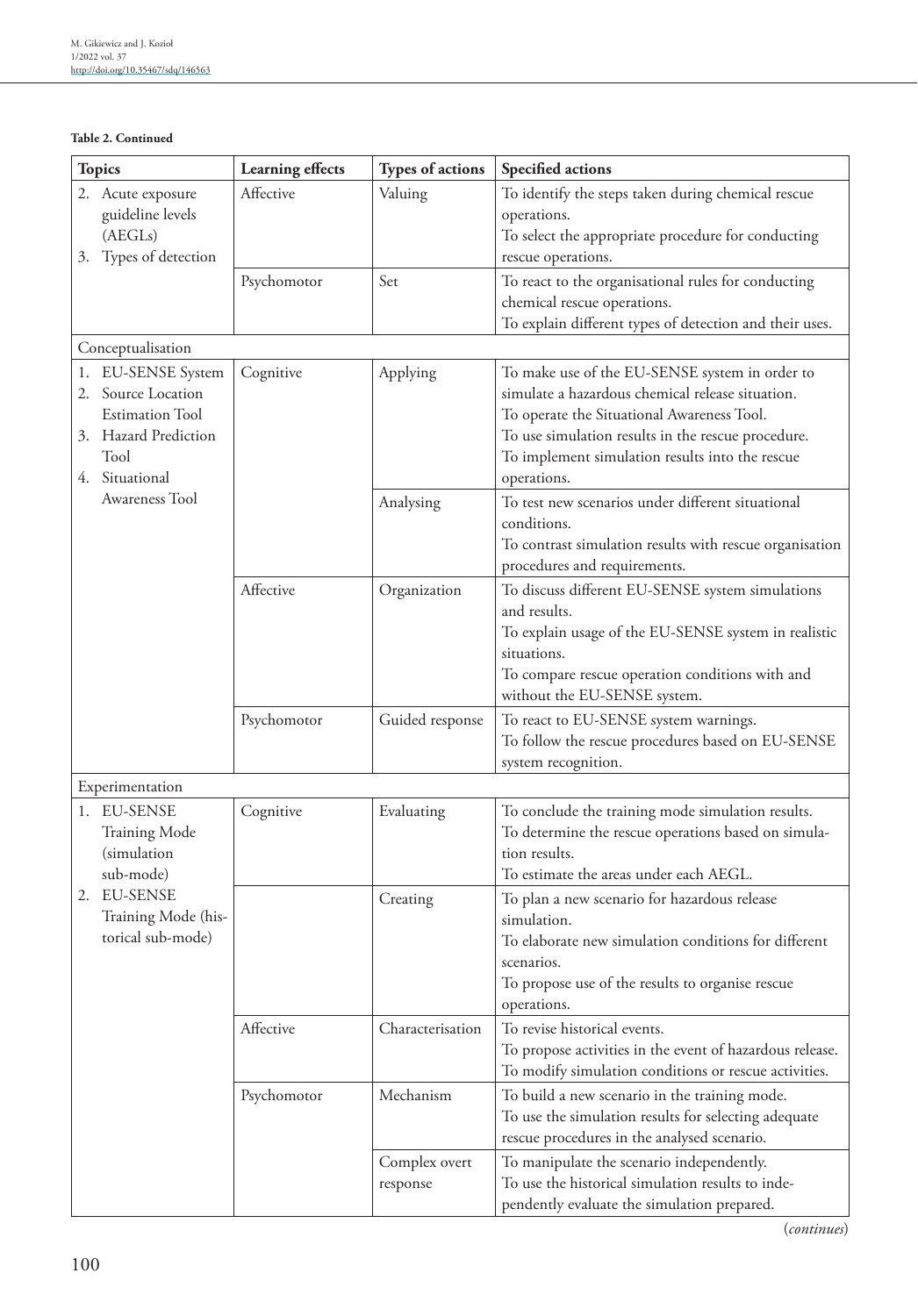#### **Table 2. Continued**

| <b>Topics</b> | <b>Learning effects</b> | <b>Types of actions</b> | Specified actions                                  |
|---------------|-------------------------|-------------------------|----------------------------------------------------|
|               |                         | Adaptation              | To modify the simulation input and scenario.       |
|               |                         |                         | To adapt procedures and rescue operations based on |
|               |                         |                         | simulation results.                                |
|               |                         | Origination             | To compose an adequate organisation procedure for  |
|               |                         |                         | rescue purposes.                                   |
|               |                         |                         | To build a new scenario for simulation purposes.   |

time availability). Moreover, the tools used during the training should enable the participants to independently operate the EU-SENSE system.

# **Conclusions**

Summing up, the Kolb learning styles are based on two dimensions: Concrete Experience-Abstract Conceptualization and Reflective Observation-Active Experimentation. Kolb's theory has been useful for teaching teamwork skills, for conceptualizing the design process, and for planning classes on specific topics.

Conducting exercises is one of the methods of prevention and preparation of crisis management participants to carry out tasks when there is a real threat. Thus, it can be concluded that exercises are one of the most important elements of good practices in crisis management and directly or indirectly affect the effectiveness of future activities in emergency situations. Exercises in the field of chemical rescue with use of the EU-SENSE system will not only improve skills within the State Fire Service, but also make it possible to cooperate and coordinate activities to protect human life and health, the environment, and properties with multiple entities. The experience gained after carrying out the preliminary exercises will allow weaknesses to be identified, adjustments developed, and changes to be implemented in future exercises.

#### **Funding**

The research is part of the EU-SENSE project founded by the European Union's Horizon 2020 research and innovation programme under grant agreement No. 787031.

#### **Author Contributions**

Conceptualization, M.G.; methodology, M.G., J.K.; formal analysis, M.G., J.K.; project administration, M.G., J.K. All authors read and agreed to the published version of the manuscript.

#### **Data Availability Statement**

Not applicable.

#### **Disclosure statement**

No potential conflict of interest was reported by the authors.

### **References**

<span id="page-7-0"></span>**Adams, N.E.** (2015) 'Bloom's taxonomy of cognitive learning objectives', *Journal of the Medical Library Association: JMLA*, 103(3), p. 152. doi: [10.3163/1536-5050.103.3.010.](http://doi.org/10.3163/1536-5050.103.3.010)

<span id="page-7-1"></span>Badea, A., Prostean, G., Hutanu, A. and Popa, S. (2015) 'Competency training in collaborative supply chain using KSA model', *Procedia – Social and Behavioral Sciences*, 191, pp. 500–505. doi: [10.1016/J.](http://doi.org/10.1016/J.SBSPRO.2015.04.352) [SBSPRO.2015.04.352](http://doi.org/10.1016/J.SBSPRO.2015.04.352).